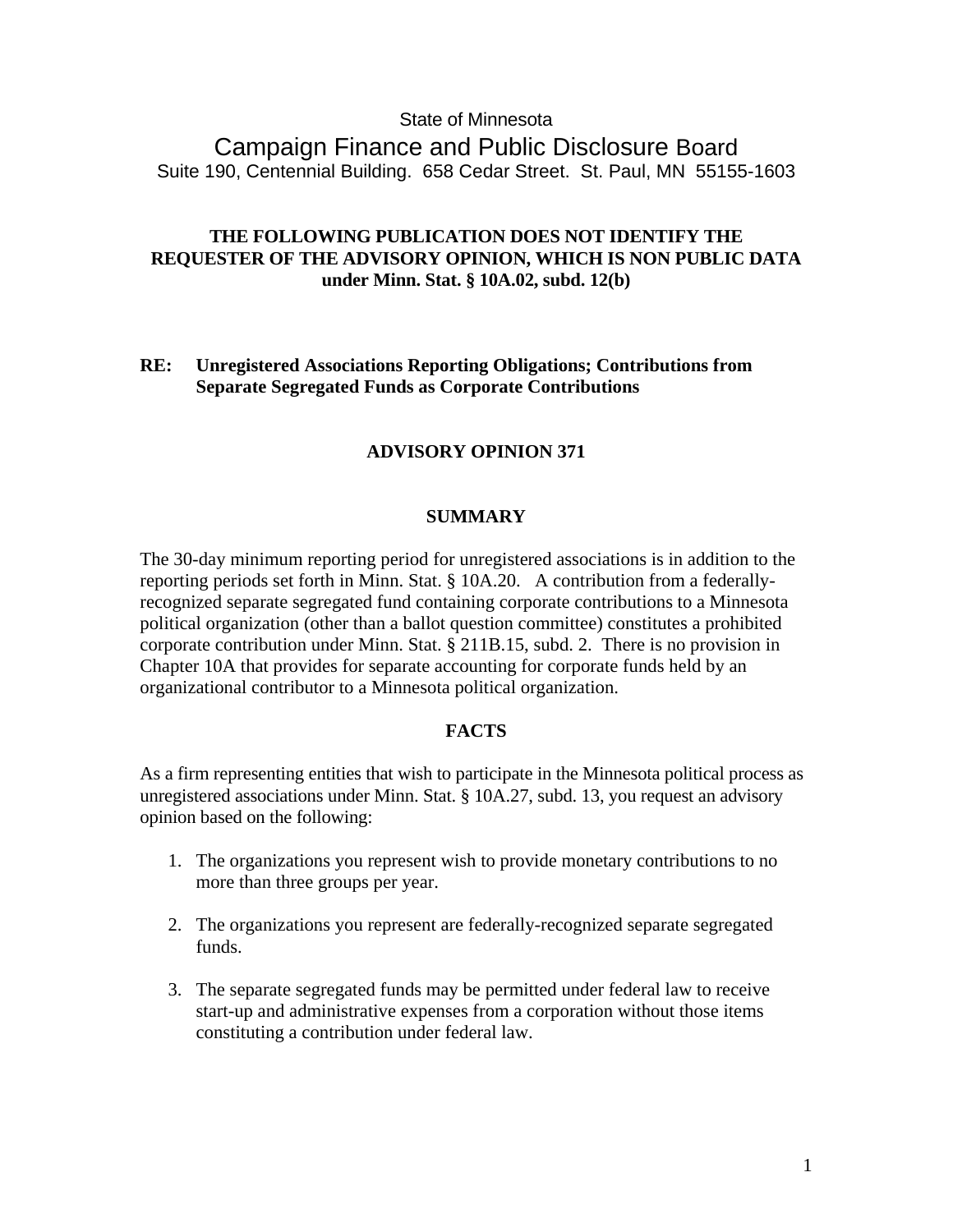### **ISSUE ONE**

Does the 30-day reporting period for unregistered associations set forth in Minn. Stat. § 10A.27, subd. 13(b) supersede the year long and staggered reporting periods in Minn. Stat. § 10A.20, subd. 4?

### **OPINION ONE**

No. The 30-day minimum reporting period for unregistered associations is in addition to the reporting periods set forth in Minn. Stat. § 10A.20.

The general campaign reporting requirements in Chapter 10A are set forth in Minn. Stat. § 10A.20, which requires that reports be filed for all entities required to report on January 31, with additional reports due depending on the nature of the reporting entity and whether it is an election year. Subdivision 4 of this section generally requires that every report cover the period from the last day covered by the previous report to seven days before the filing date. Minn. Stat. § 10A.20, subd. 4.

Section 10A.27, subd. 13 prohibits the treasurer of a political committee, political fund, principal campaign committee or party unit from accepting a contribution over \$100 from an unregistered association unless the contribution is accompanied by a written statement "that meets the disclosure and reporting period requirements imposed by section 10A.20." (emphasis added)

Subpart (b) of subdivision 13 requires that the written statement provided by an unregistered association cover "at least" the 30 days immediately preceding and including the date on which the contribution was made. (emphasis added).

It appears that the legislature intended unregistered associations to comply with both reporting requirements, as section 10A.27, subd. 13(a) expressly incorporates the general reporting requirements of section 10A.20, and subd. 13(b) of section 10A.27 provides that in no event would the statement cover less than 30 days preceding the donation. The minimum 30-day reporting requirement ensures that at least some contribution history is revealed by an entity that may not have a previous report on which to base the statement as described in section 10A.20, subd. 4, and that might, for example, make a single large contribution on January 1. Without the 30-day minimum reporting period, an unregistered association that makes a January 1 contribution might provide a written statement with only that contribution reported.

In sum, the plain language of section 10A.27, subd. 13, which requires an unregistered association to comply with section 10A.20, and the legislature's use of the term "at least" with reference to the 30-day reporting requirement, indicate that the reporting obligations are not mutually exclusive. The statutes work together to impose an additional obligation on unregistered associations to ensure that each report accompanying a contribution reflects the contribution history at least 30 days prior to the contribution.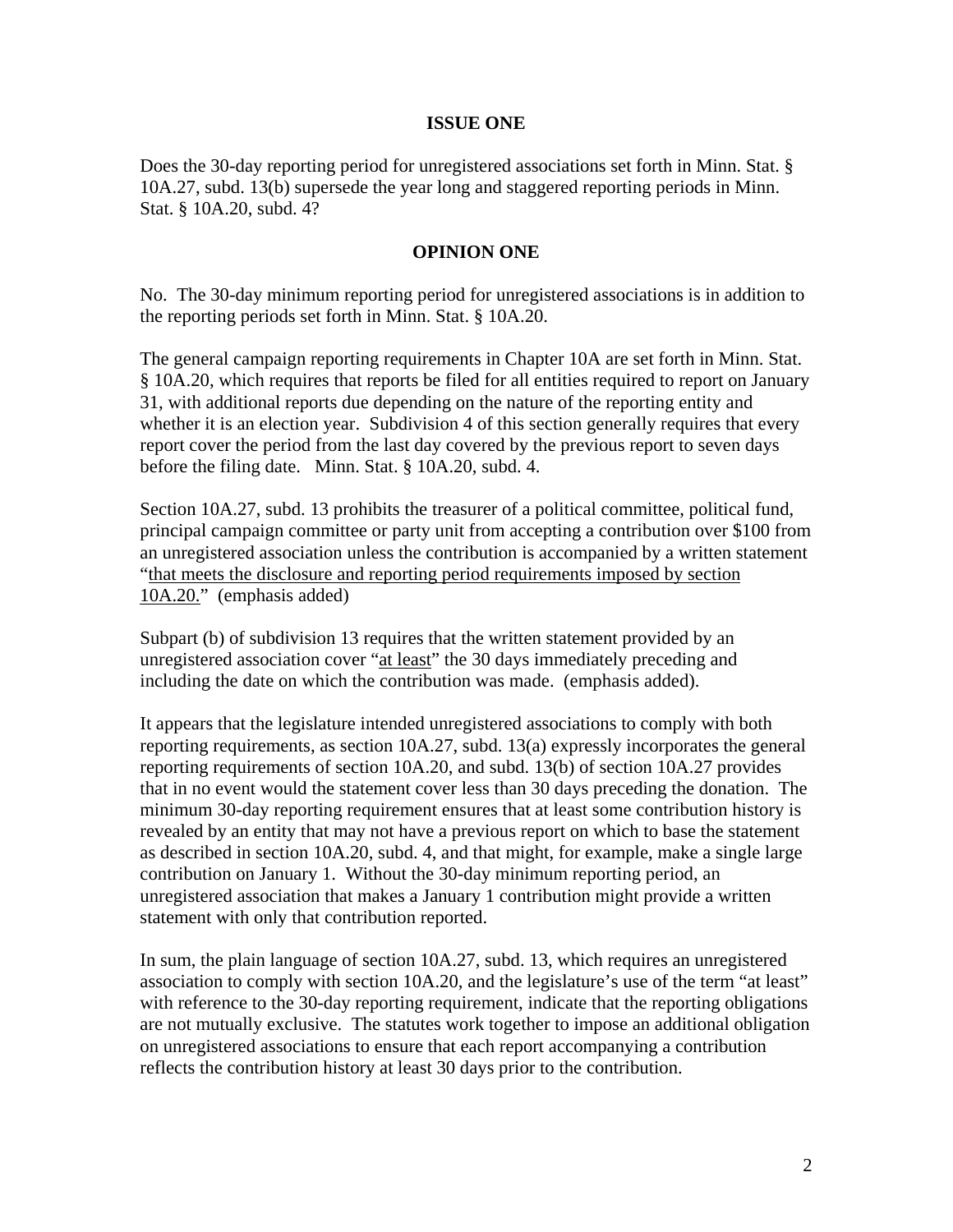#### **ISSUE TWO**

Is corporate assistance to a federally recognized separate segregated fund a "contribution" attributable to a Minnesota political organization receiving a contribution from the separate segregated fund?

#### **OPINION TWO**

Yes. As the requestor recognizes, the Board lacks jurisdiction to interpret Minn. Stat. § 211B.15, which prohibits corporate political contributions. However the Board must acknowledge the provisions of Chapter 211B when they bear on the reporting obligations under Chapter 10A, which is the context in which the requestor raises this issue.

Federal law recognizes entities called "separate segregated funds" as political committees set up by corporations and labor organizations that may make contributions to and expenditures on behalf of federal candidates and other committees. Minnesota law differs from federal law, in that section 211B.15 prohibits a corporation from making a contribution, or offering or agreeing to make a contribution, "directly or indirectly, of any money, property, free service of its officers, employees, or members, or thing of monetary value to a major political party, organization, committee, or individual to promote or defeat the candidacy of an individual for nomination, election, or appointment to a political office." Minn. Stat. § 211B.15, subd. 2. There is a limited exception to this prohibition in Minn. Stat. § 211B.15, subd. 17, which permits a nonprofit corporation to provide limited administrative assistance to one political committee or fund that is associated with the nonprofit. This limited specific exception indicates that the very broad prohibition in Minn. Stat. §211B.15, subd. 2, includes any other corporate assistance in the form of start-up and administrative expenses. Similarly, under Chapter 10A, a contribution includes money, a negotiable instrument, or a donation in kind. Minn. Stat. § 10A.01, subd. 11.

Under the facts presented, the separate segregated fund consists of corporate funds. Therefore, a contribution from the separate segregated fund to a Minnesota political organization (other than a ballot question committee) constitutes a prohibited corporate contribution. Minn. Stat. § 211B.15, subd. 2.

#### **ISSUE THREE**

If corporate assistance as described above is a contribution, should a separate segregated fund's disclosure statement report the method of accounting and segregation used to show that corporate funds did not commingle with the funds provided to the Minnesota political organization?

## **OPINION THREE**

The question assumes that segregation of corporate funds by a contributor to a Minnesota political organization is permissible, which is not the case under Minnesota law. There is no provision in Chapter 10A that provides for separate accounting for corporate funds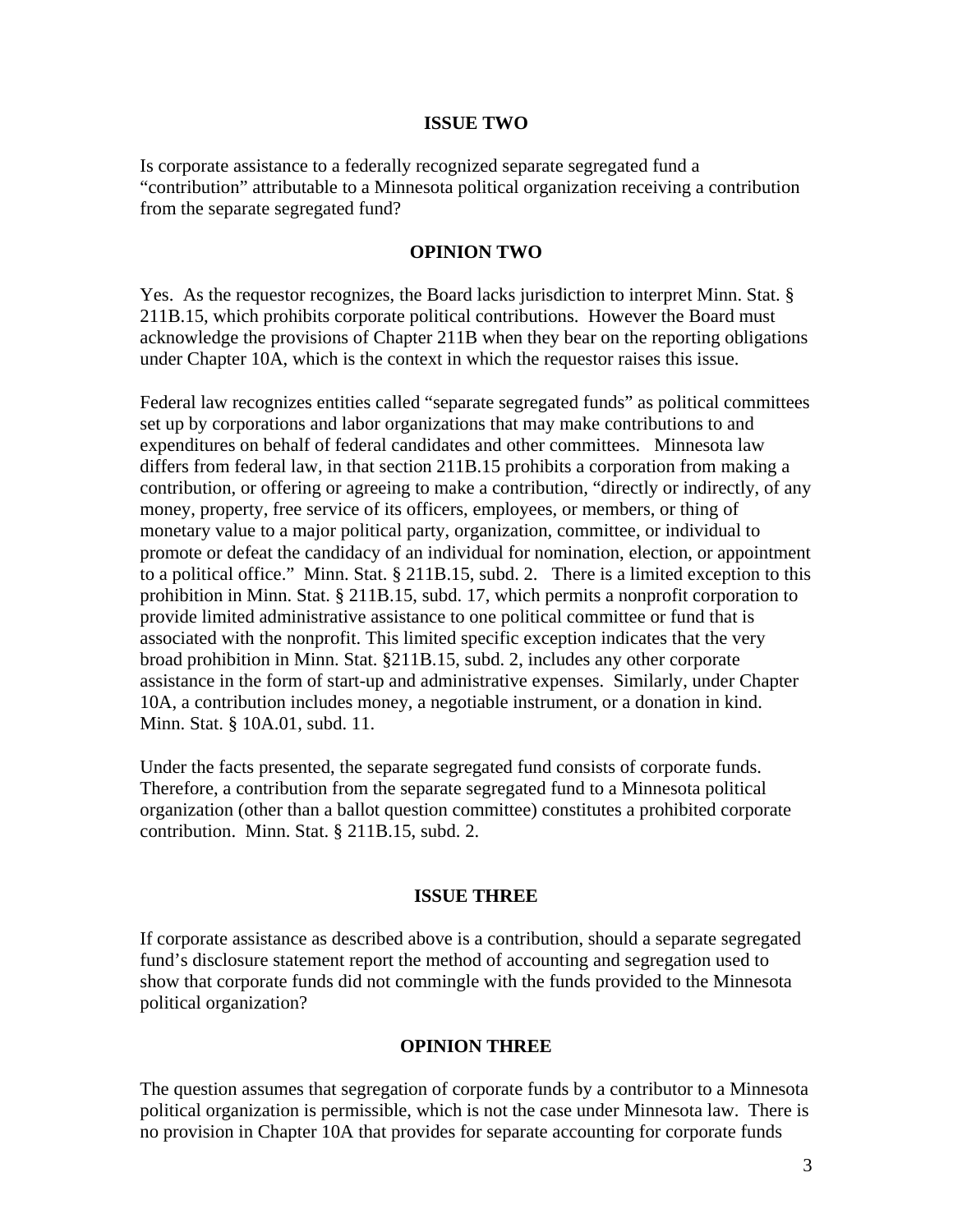held by an organizational contributor to a Minnesota political organization. Moreover, simply segregating such funds does not ensure that corporate funds do not indirectly benefit the Minnesota political organization. For example, if the separate segregated fund can use corporate funds for its internal administrative and personnel costs, leaving private contributions to be used for contributions to a Minnesota political organization, the corporate funds have indirectly benefited the Minnesota political organization. Because Minn. Stat. § 211B.15 includes in its prohibition indirect contributions by corporations to Minnesota political organizations, segregating corporate funds does not appear to be a permissible option.

Again, although the Board lacks jurisdiction to interpret Chapter 211B, where, as here, a question arises in the context of Chapter 10A reporting obligations, the Board must acknowledge the requirements of section 211B.15, which appear to prohibit the requestor's proposed course of action.

Issued November 22, 2005

Per ashmore

Terri Ashmore, Chair Campaign Finance and Public Disclosure Board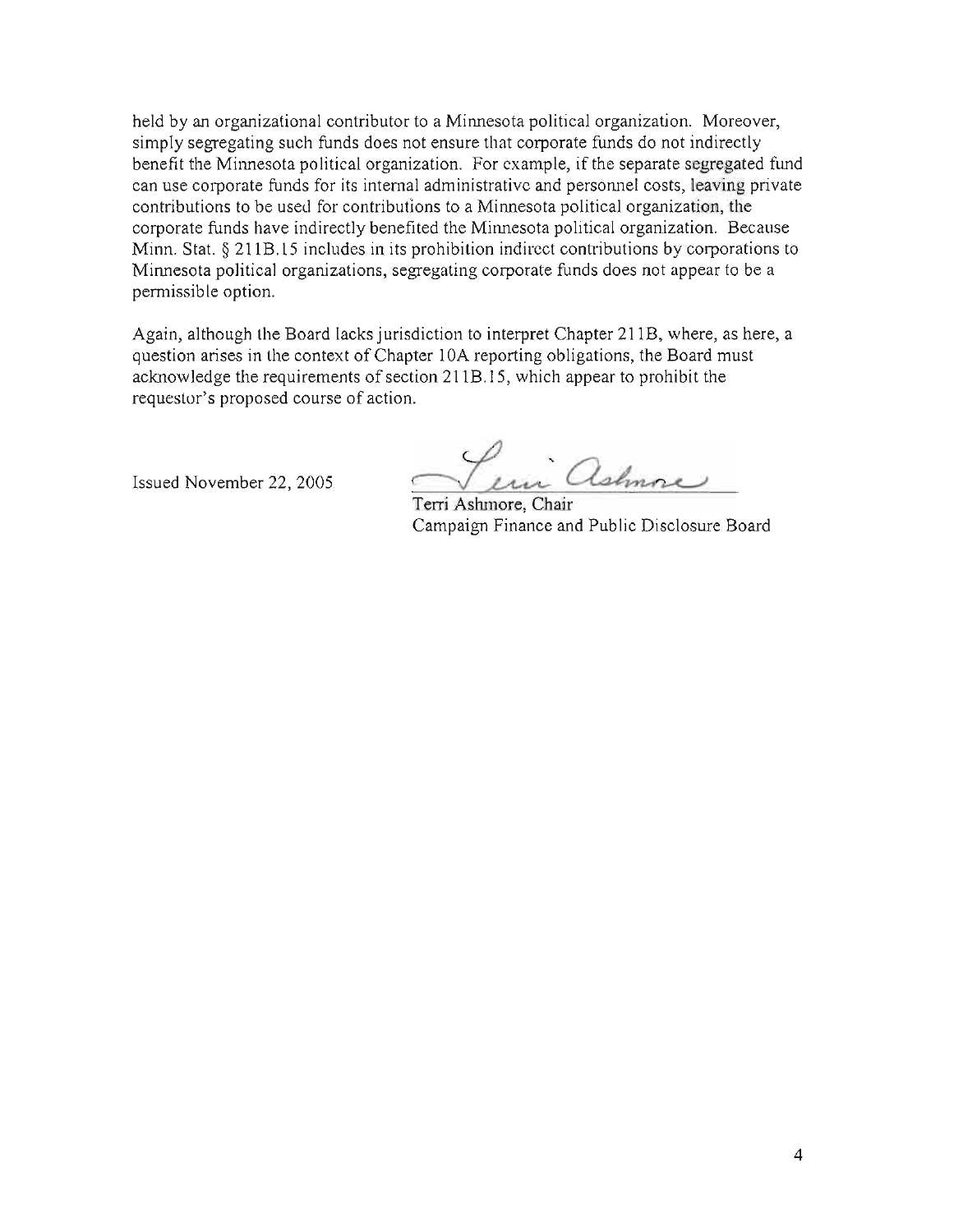Cited Statutes and Administrative Rules

# **10A.02**

Subd. 12. **Advisory opinions**. (a) The board may issue and publish advisory opinions on the requirements of this chapter based upon real or hypothetical situations. An application for an advisory opinion may be made only by an individual or association who wishes to use the opinion to guide the individual's or the association's own conduct. The board must issue written opinions on all such questions submitted to it within 30 days after receipt of written application, unless a majority of the board agrees to extend the time limit.

 (b) A written advisory opinion issued by the board is binding on the board in a subsequent board proceeding concerning the person making or covered by the request and is a defense in a judicial proceeding that involves the subject matter of the opinion and is brought against the person making or covered by the request unless:

- (1) the board has amended or revoked the opinion before the initiation of the board or judicial proceeding, has notified the person making or covered by the request of its action, and has allowed at least 30 days for the person to do anything that might be necessary to comply with the amended or revoked opinion;
- (2) the request has omitted or misstated material facts; or
- (3) the person making or covered by the request has not acted in good faith in reliance on the opinion.

 (c) A request for an opinion and the opinion itself are nonpublic data. The board, however, may publish an opinion or a summary of an opinion, but may not include in the publication the name of the requester, the name of a person covered by a request from an agency or political subdivision, or any other information that might identify the requester, unless the person consents to the inclusion.

# **10A.20 Campaign Reports.**

# Subd. 2 **Time for Filing**

(a) The reports must be filed with the board on or before January 31 of each year and additional reports must be filed as required and in accordance with paragraphs (b) and (c).

(b) In each year in which the name of the candidate is on the ballot, the report of the principal campaign committee must be filed 15 days before a primary and ten days before a general election, seven days before a special primary and a special election, and ten days after a special election cycle.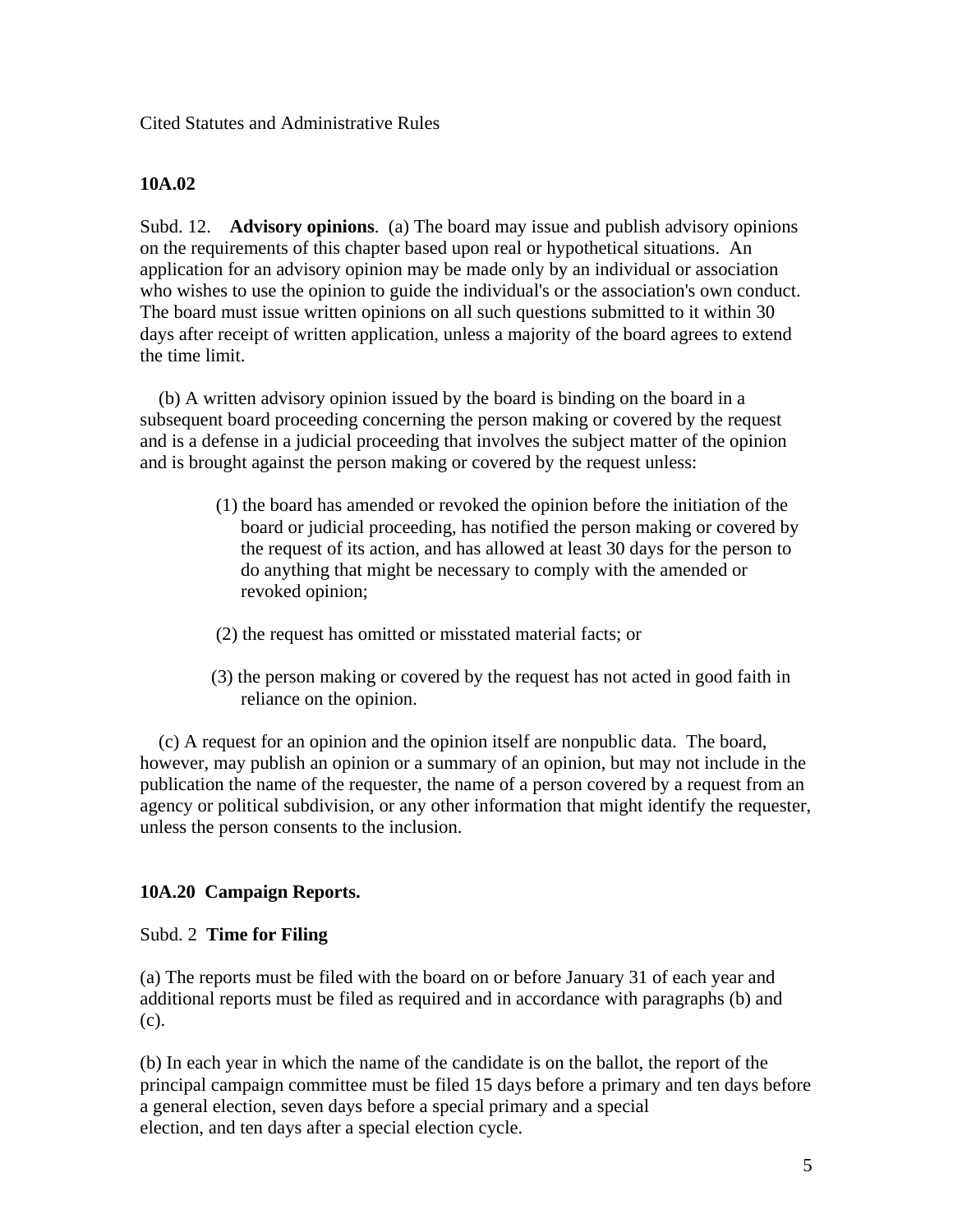(c) In each general election year, a political committee, political fund, or party unit must file reports 15 days before a primary and ten days before a general election.

Subd. 4 **Period of Report** A report must cover the period from the last day covered by the previous report to seven days before the filing date, except that the report due on January 31 must cover the period from the last day covered by the previous report to December 31.

# **10A. 27 Contribution Limits**

Subd. 13. Unregistered association limit; statement; **penalty.** (a) The treasurer of a political committee, political fund, principal campaign committee, or party unit must not accept a contribution of more than \$100 from an association not registered under this chapter unless the contribution is accompanied by a written statement that meets the disclosure and reporting period requirements imposed by section 10A.20. This statement must be certified as true and correct by an officer of the contributing association. The committee, fund, or party unit that accepts the contribution must include a copy of the statement with the report that discloses the contribution to the board. This subdivision does not apply when a national political party contributes money to its affiliate in this state.

(b) An unregistered association may provide the written statement required by this subdivision to no more than three committees, funds, or party units in a calendar year. Each statement must cover at least the 30 days immediately preceding and including the date on which the contribution was made. An unregistered association or an officer of it is subject to a civil penalty imposed by the board of up to \$1,000, if the association or its officer:

 (1) fails to provide a written statement as required by this subdivision; or

 (2) fails to register after giving the written statement required by this subdivision to more than three committees, funds, or party units in a calendar year.

(c) The treasurer of a political committee, political fund, principal campaign committee, or party unit who accepts a contribution in excess of \$100 from an unregistered association without the required written disclosure statement is subject to a civil penalty up to four times the amount in excess of \$100.

# **211B.15 Corporate Political Contributions**

Subd. 2. **Prohibited contributions.** A corporation may not make a contribution or offer or agree to make a contribution, directly or indirectly, of any money, property, free service of its officers, employees, or members, or thing of monetary value to a major political party, organization, committee, or individual to promote or defeat the candidacy of an individual for nomination, election, or appointment to a